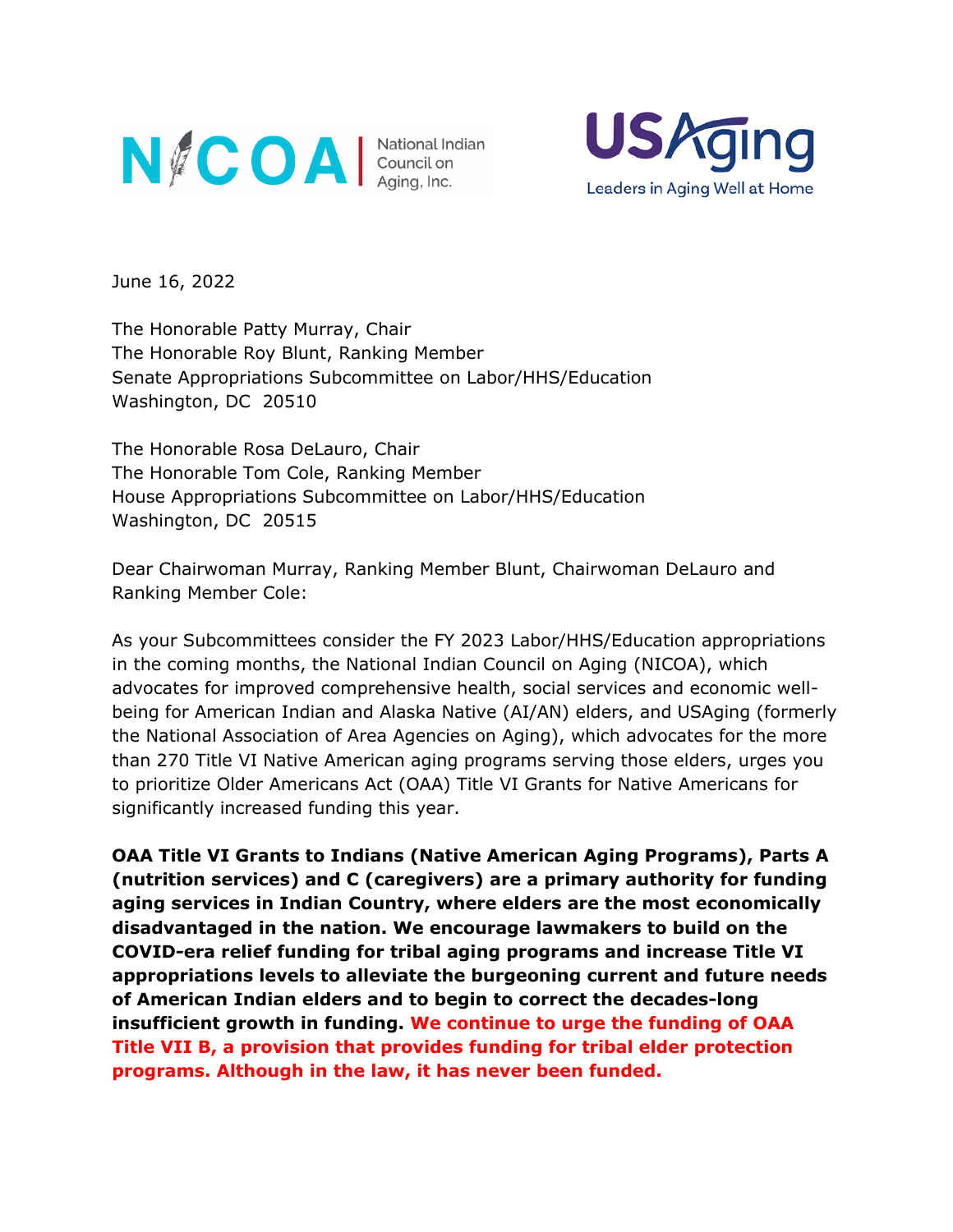Title VI programs and other vital Aging Network partners have been selflessly serving on the front lines of the public health emergency and responding to the needs of older adults who face significantly increased risks. In a recent [USAging](https://www.usaging.org/Files/Title%20VI-Fast%20Facts-Programs-USAging-508.pdf)  [survey,](https://www.usaging.org/Files/Title%20VI-Fast%20Facts-Programs-USAging-508.pdf) 85 percent of Title VI Native American aging programs reported they were serving more people as a result of COVID-19, and nearly as many report that the needs of their existing clients have increased, as well. At the same time that client demand is growing, direct care workforce challenges are exploding across the country. Specifically, tribal programs have been impacted by reduced staff levels due to illness or caregiving; decreased staff morale due to intensity of workload; diminished volunteer capacity; and reduced overall capacity of the direct care workforce. Tribal aging programs also face technological barriers in the delivery of services, especially those aimed at reducing elders' social isolation, given the fact that only 40 percent of elders have any internet access, according to estimates by Title VI directors.

Despite these challenges, Title VI programs have, with the support of Congress through COVID-relief emergency funding, risen to the occasion. Nearly all added or expanded home-delivered meals, 76 percent added/expanded delivery of groceries or supplies, 75 percent conducted telephone reassurance or wellness check-ins and more than half are providing elders with activities to engage them at home, in order to support increased health and wellness by reducing social isolation. It's also worth noting that more than three-quarters of directors wanted more training and technical assistance on the topic of reducing social isolation of elders—it's a major issue and one the tribes could better tackle with increased funding and support.

It's also important to note that these levels of service delivery will not abate to prepandemic levels. The added clients the Title VI programs served for the past two years are unlikely to stop needing these services. Advocates report that the repercussions of social isolation among elders—attributed to the pandemic—will, without appropriate interventions and support, continue to impact their well-being, cognition and overall health. Moreover, just as the entire country is aging, with more than 1 in 5 people in the U.S. to be age 65 and older by 2030, so, too, is the population of American Indians, Native Alaskans and Hawaiians. It is projected by the Administration on Aging that this population will increase from 259,000 to over 443,000, an increase of almost 50 percent.

**Based on the ongoing and widespread needs of tribal elders, we urge Congress to double funding for Title VI in FY 2023 to reach \$72.5 million for Part A (nutrition and supportive services) and \$22.6 million for Part C (family caregiver support). To adequately protect tribal elders, we urge the first time funding of Title VII B in the amount of \$20 million.**